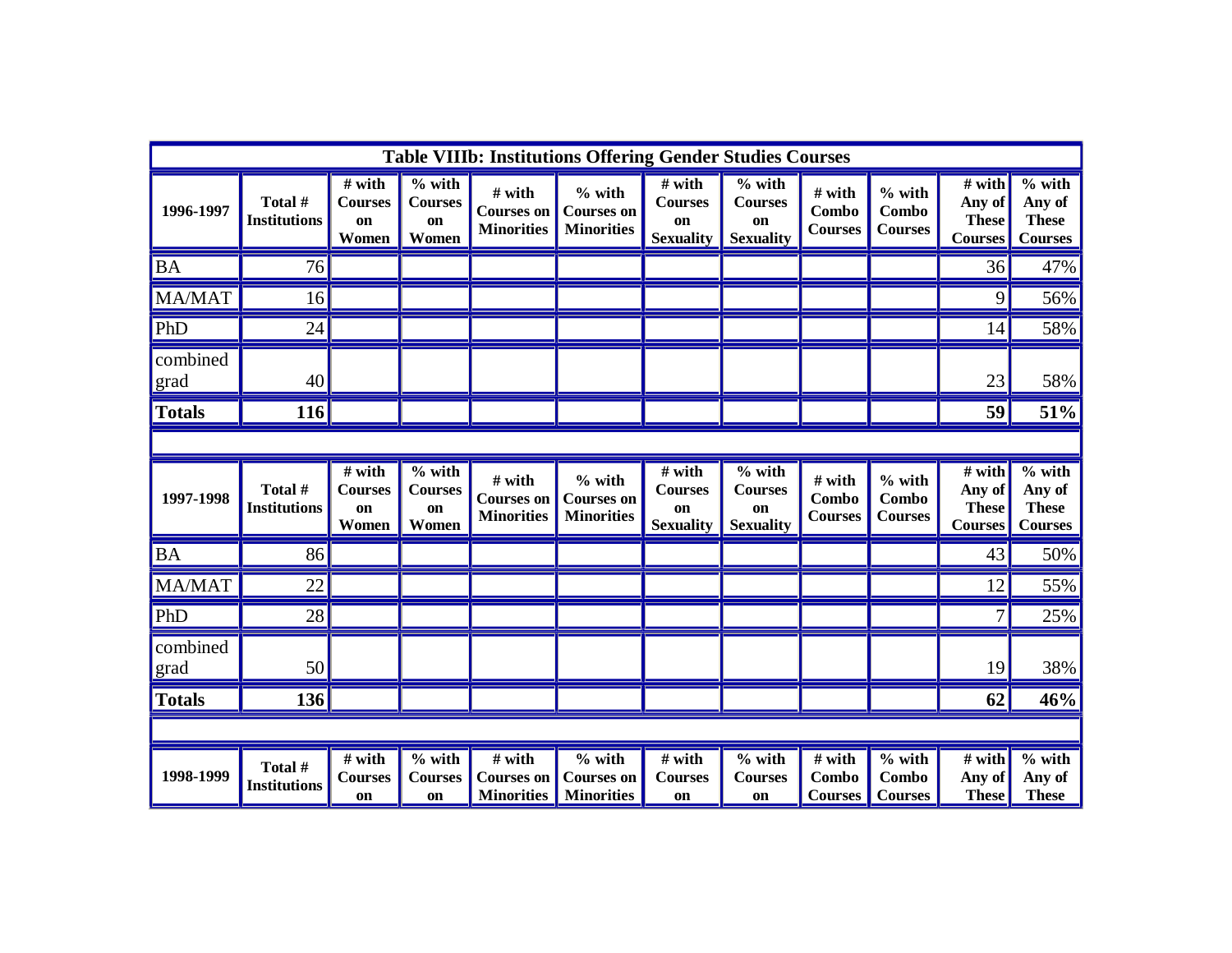|                  |                                | Women                                                 | Women                                     |                                                  |                                                    | <b>Sexuality</b>                                                 | <b>Sexuality</b>                                     |                                          |                                     | <b>Courses</b>                                       | <b>Courses</b>                                                     |
|------------------|--------------------------------|-------------------------------------------------------|-------------------------------------------|--------------------------------------------------|----------------------------------------------------|------------------------------------------------------------------|------------------------------------------------------|------------------------------------------|-------------------------------------|------------------------------------------------------|--------------------------------------------------------------------|
| <b>BA</b>        | 105                            | 42                                                    | 40%                                       | 4                                                | 3.8%                                               | 12                                                               | 11.4%                                                | 18                                       | 17%                                 | 53                                                   | 50%                                                                |
| MA/MAT           | 14                             | 10                                                    | 71%                                       | $\theta$                                         | 0.0%                                               |                                                                  | 7.1%                                                 | 4                                        | 29%                                 | 12                                                   | 86%                                                                |
| PhD              | 29                             | 15                                                    | 52%                                       | $\overline{2}$                                   | 6.9%                                               | 4                                                                | 13.8%                                                | 6                                        | 21%                                 | 19                                                   | 66%                                                                |
| combined<br>grad | 43                             | 25                                                    | 58%                                       |                                                  | 4.7%                                               | 5                                                                | 11.6%                                                | 10                                       | 23%                                 | 31                                                   | 72%                                                                |
| <b>Totals</b>    | 148                            | 67                                                    | 45%                                       | 6                                                | 4.1%                                               | 17                                                               | 11.5%                                                | 28                                       | 19%                                 | 84                                                   | 57%                                                                |
|                  |                                |                                                       |                                           |                                                  |                                                    |                                                                  |                                                      |                                          |                                     |                                                      |                                                                    |
| 1999-2000        | Total #<br><b>Institutions</b> | # with<br><b>Courses</b><br>on<br>Women               | $%$ with<br><b>Courses</b><br>on<br>Women | # with<br>Courses on<br><b>Minorities</b>        | $%$ with<br><b>Courses on</b><br><b>Minorities</b> | # with<br><b>Courses</b><br>on<br><b>Sexuality</b>               | $%$ with<br><b>Courses</b><br>on<br><b>Sexuality</b> | # with<br>Combo<br><b>Courses</b>        | $%$ with<br>Combo<br><b>Courses</b> | $#$ with<br>Any of<br><b>These</b><br><b>Courses</b> | $%$ with<br>Any of<br><b>These</b><br><b>Courses</b>               |
| <b>BA</b>        | 94                             | 43                                                    | 46%                                       |                                                  | 2.1%                                               |                                                                  | 7.4%                                                 | 19                                       | 20%                                 | 57                                                   | 61%                                                                |
| MA/MAT           | 15                             | 8                                                     | 53%                                       | $\overline{0}$                                   | 0.0%                                               | 5                                                                | 33.3%                                                |                                          | 47%                                 | 13                                                   | 87%                                                                |
| PhD              | 22                             | 12                                                    | 55%                                       | 3                                                | 13.6%                                              | 6                                                                | 27.3%                                                | 3                                        | 14%                                 | 18                                                   | 82%                                                                |
| combined<br>grad | 37                             | 20                                                    | 54%                                       | 3                                                | 8.1%                                               | 11                                                               | 29.7%                                                | 10                                       | 27%                                 | 31                                                   | 84%                                                                |
| <b>Totals</b>    | 131                            | 63                                                    | 48%                                       | 5                                                | 3.8%                                               | 18                                                               | 13.7%                                                | 29                                       | 22%                                 | 88                                                   | 67%                                                                |
|                  |                                |                                                       |                                           |                                                  |                                                    |                                                                  |                                                      |                                          |                                     |                                                      |                                                                    |
| 2000-2001        | Total #<br><b>Institutions</b> | $\overline{\#}$ with<br><b>Courses</b><br>on<br>Women | $%$ with<br><b>Courses</b><br>on<br>Women | # with<br><b>Courses on</b><br><b>Minorities</b> | $%$ with<br><b>Courses on</b><br><b>Minorities</b> | $\overline{\#}$ with<br><b>Courses</b><br>on<br><b>Sexuality</b> | $%$ with<br><b>Courses</b><br>on<br><b>Sexuality</b> | # with<br><b>Combo</b><br><b>Courses</b> | $%$ with<br>Combo<br><b>Courses</b> | # with<br>Any of<br><b>These</b><br><b>Courses</b>   | $\overline{\frac{9}{6}}$ with<br>Any of<br><b>These</b><br>Courses |
| <b>BA</b>        | 85                             | 32                                                    | 38%                                       | $\overline{3}$                                   | 3.5%                                               |                                                                  | 8.2%                                                 | 15                                       | 18%                                 | 43                                                   | 51%                                                                |
| MA/MAT           | 14                             | 4                                                     | 29%                                       | $\boldsymbol{0}$                                 | 0.0%                                               | 5                                                                | 35.7%                                                | 5                                        | 36%                                 | 9                                                    | 64%                                                                |